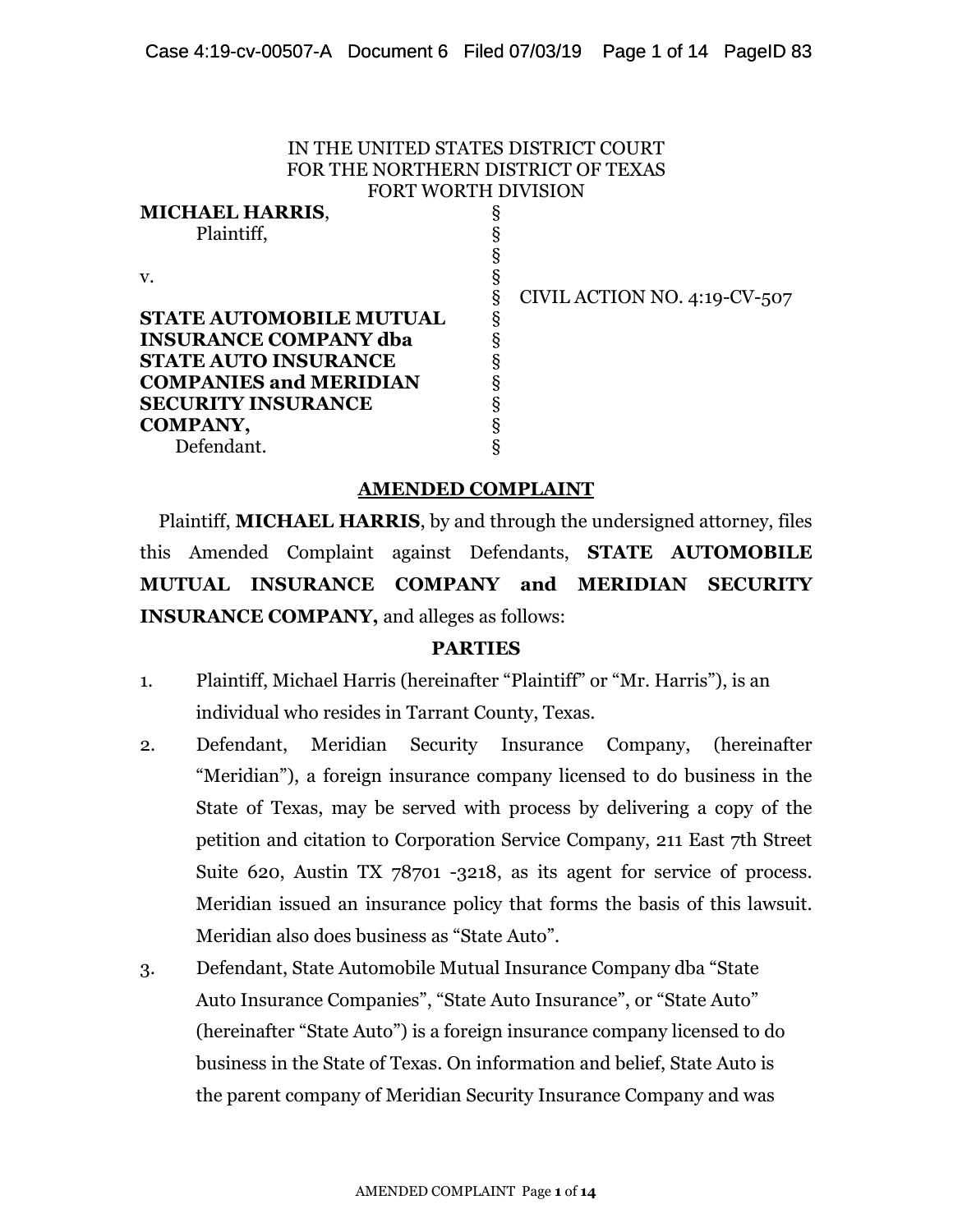responsible for administering the policy and processing the claim that forms the basis of this lawsuit.

## **JURISDICTION AND VENUE**

- 4. The jurisdiction of this court was invoked by Defendant Meridian pursuant to 28 U.S.C. §§ 1332, 1441 and 1446.
- 5. Venue is proper in this District under 28 U.S.C. §§ 1391(b)(2).

### **FACTS**

- 6. Mr. Harris is the proud and supportive father of Nylah Harris, a young gymnast. When Mr. Harris found out that his daughter, Nylah, qualified for the state-level gymnastic competition to be held in Lubbock, Texas, he was overjoyed.
- 7. Desiring to share the good news with friends and family, Mr. Harris made a Facebook post on October 18, 2017 to publicly congratulate his daughter.
- 8. For well-wishers who wanted to attend the event, Mr. Harris also provided information about the competition, which was scheduled for November 10 to 12, 2017. Of course, by providing the information in such a public setting to "anyone interested in coming down to watch us win first place", Mr. Harris was also inadvertently informing potential thieves and criminals that his home would be left unattended during the competition.
- 9. On or about November 11 or 12, 2017, while Mr. Harris was away from his home to support his daughter's participation in the gymnastic competition, one or more unknown persons burglarized his home and stole numerous items of personal property, including expensive jewelry and items of clothing.
- 10. At all relevant times, Mr. Harris was insured against losses due to the theft his personal property, including specified items of jewelry, by an insurance policy issued by Meridian and administered by State Auto. The policy was assigned the number 1000018954.
- 11. November 13, 2017, upon realizing that he was the victim of a burglary, Mr. Harris promptly notified law enforcement and State Auto of the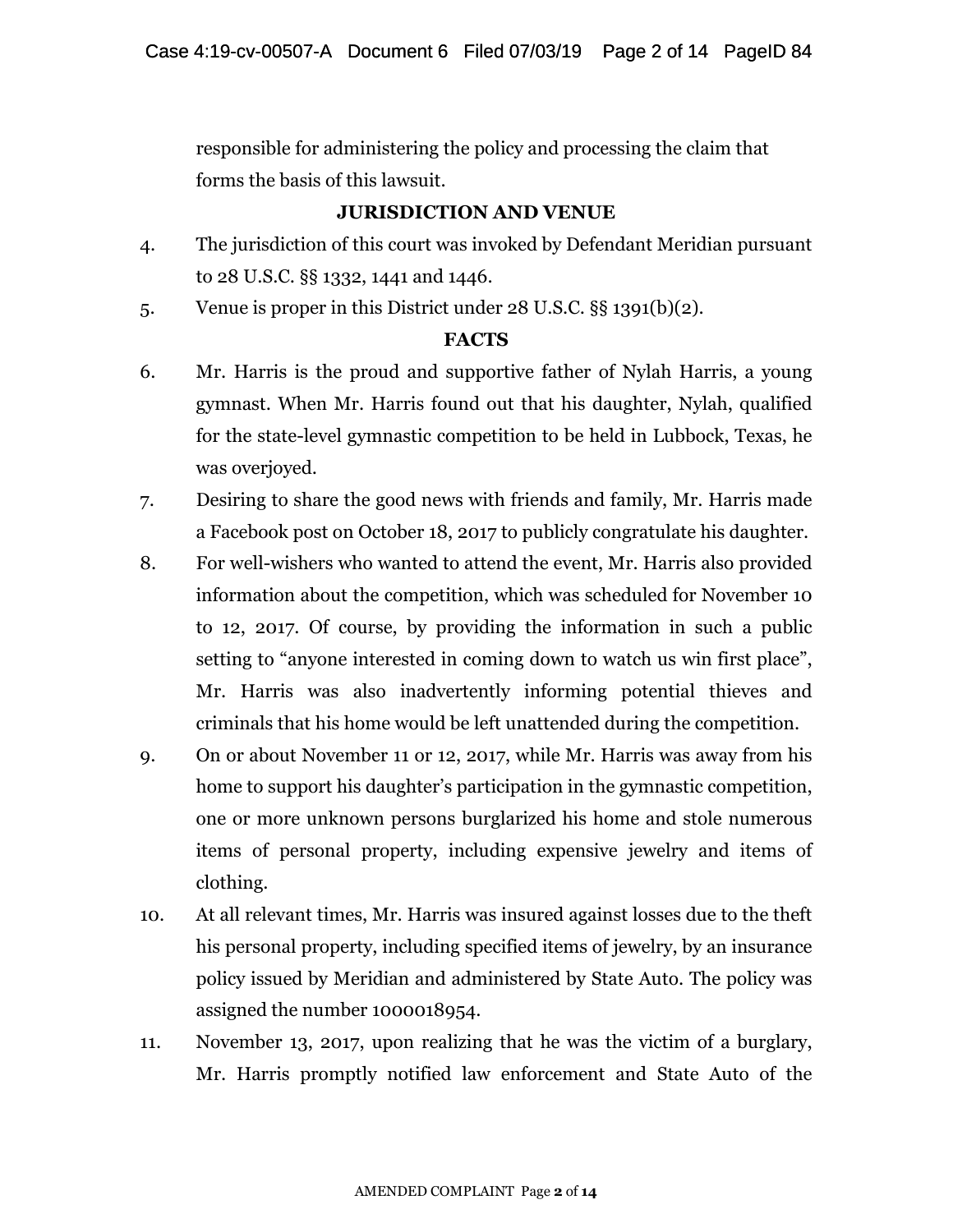incident. After the incident at issue was reported to State Auto, State Auto assigned the claim number PR-0000000-191439 to track the claim.

- 12. For almost a year and a half subsequent to the incident, Mr. Harris fully cooperated with law enforcement and State Auto to seek justice and to be compensated for his losses.
- 13. Although the incident at issue was clearly covered by the applicable insurance policy, State Auto nonetheless embarked on an unfair, unethical, unprofessional, deceptive, and illegal pursuit to avoid the legal obligation to compensate Mr. Harris for his losses.
- 14. *Reservation of Rights*. Within 30 days of the incident, Mr. Harris filed a claim and submitted all requested documents to State Auto so that his claim could be reviewed and processed. However, rather than promptly processing the claim as it is required to do by law, State Auto delayed the process and waited almost four months to finally send a reservation of rights letter dated March 13, 2018.
- 15. The letter indicated that State Auto was "still evaluating coverage and investigating the loss". In the letter, State Auto requested 1) an examination under oath, 2) a sworn proof of loss, 3) copies of Mr. Harris's Discover Card and Sam's Club credit card statements, and 4) an authorization for State Auto to obtain a plethora of documents.
- 16. Mr. Harris promptly provided the requested proof of loss, submitted to an examination under oath, and provided his credit card statements as requested. The requested authorization, however, was quite problematic.
- 17. Firstly, Mr. Harris had already signed and returned an authorization dated November 18, 2017 for State Auto to obtain documents.
- 18. Secondly, the authorization sought to obtain private medical information and legally prohibited materials such as Mr. Harris's income tax returns. *See* Texas Insurance Code Sec. 542.004(a) (An insurer regulated under this code may not require a claimant, as a condition of settling a claim, to produce the claimant's federal income tax returns for examination or investigation by the insurer).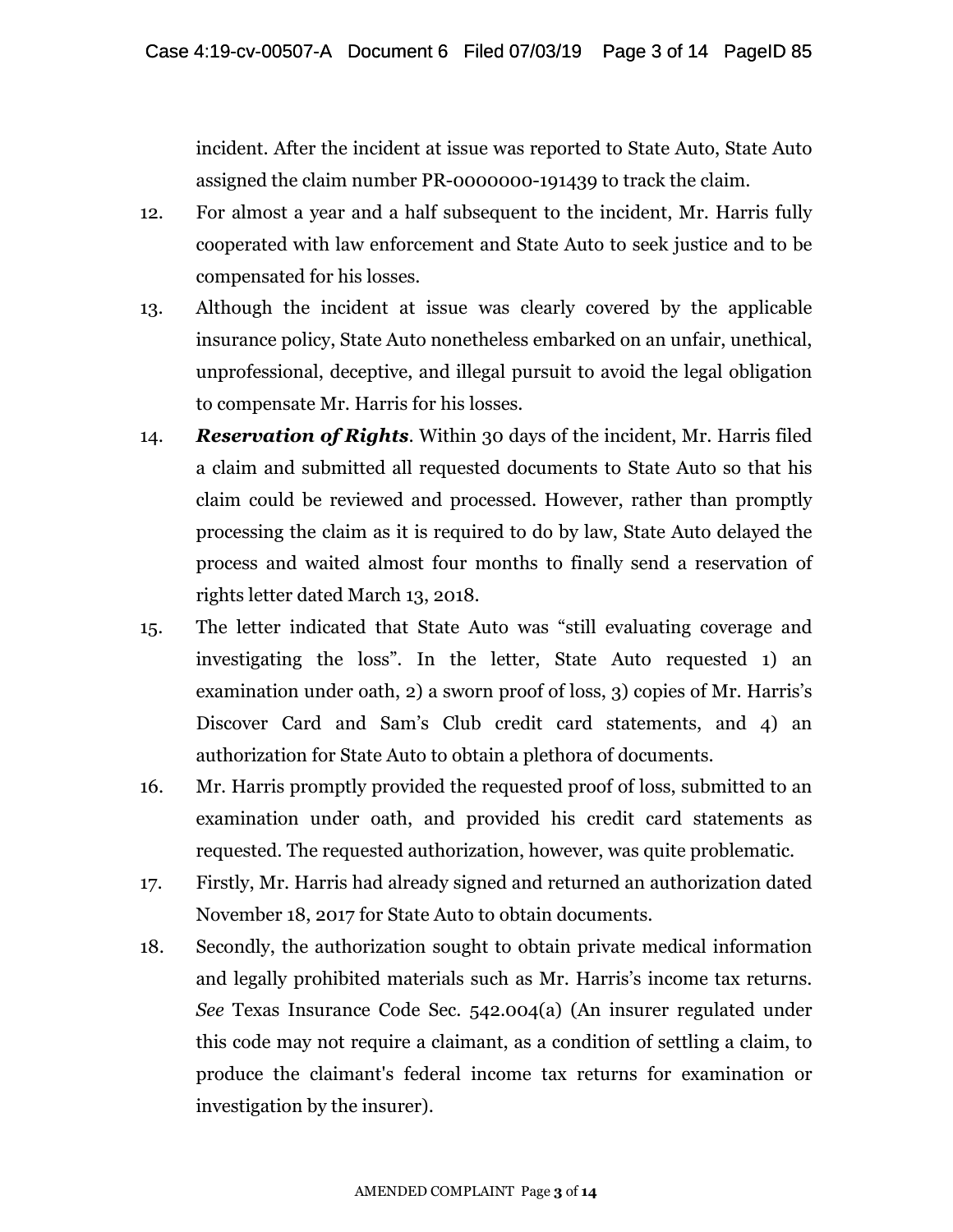- 19. Mr. Harris declined to allow State Auto to riffle unmonitored through his private medical and tax records to process a claim that had nothing to do with his health or loss of income.
- 20. *Denial Letter*. Except for legally prohibited requests, Mr. Harris complied with all of State Auto's requests. Nonetheless, on February 25, 2019, about 15 months after the claim was reported, State Auto finally sent a denial letter that was written by Sherri King, the adjuster who handled the claim. Desperate for any reason to deny a valid claim, State Auto seized on the false excuse that Mr. Harris had not cooperated with the investigation.
- 21. The letter falsely stated that Mr. Harris failed to provide documentation of his loss and "refused to sign **any** authorization to obtain documents that would help substantiate your claim."
- 22. The excuse was blatantly false, the goal of which was to shift blame to Mr. Harris for State Auto's own nefarious scheme to avoid paying valid claims. Sherri King, while acting within the course and scope of her employment by State Auto, falsely claimed that Mr. Harris did not cooperate with the investigation because she requested, but was not given, "many missing pieces of documentation that was needed to substantiate your ownership/value/date of purchase of the personal property that was allegedly stolen". As previously stated, Mr. Harris had signed an authorization allowing State Auto to request the information directly from merchants.
- 23. Contrary to Ms. King's false and deceptive assertions, Mr. Harris did in fact provide all the documents he had and did not have anything else to give to State Auto. In fact, Mr. Harris provided over 1200 pages of documents and photographs, including a police report, an inventory of stolen items, receipts, appraisals, photographs, phone records, and even an authorization for State Auto to access any other documents needed to determine his ownership and value of the stolen property. Mr. Harris's inability to provide any additional documents was because he had nothing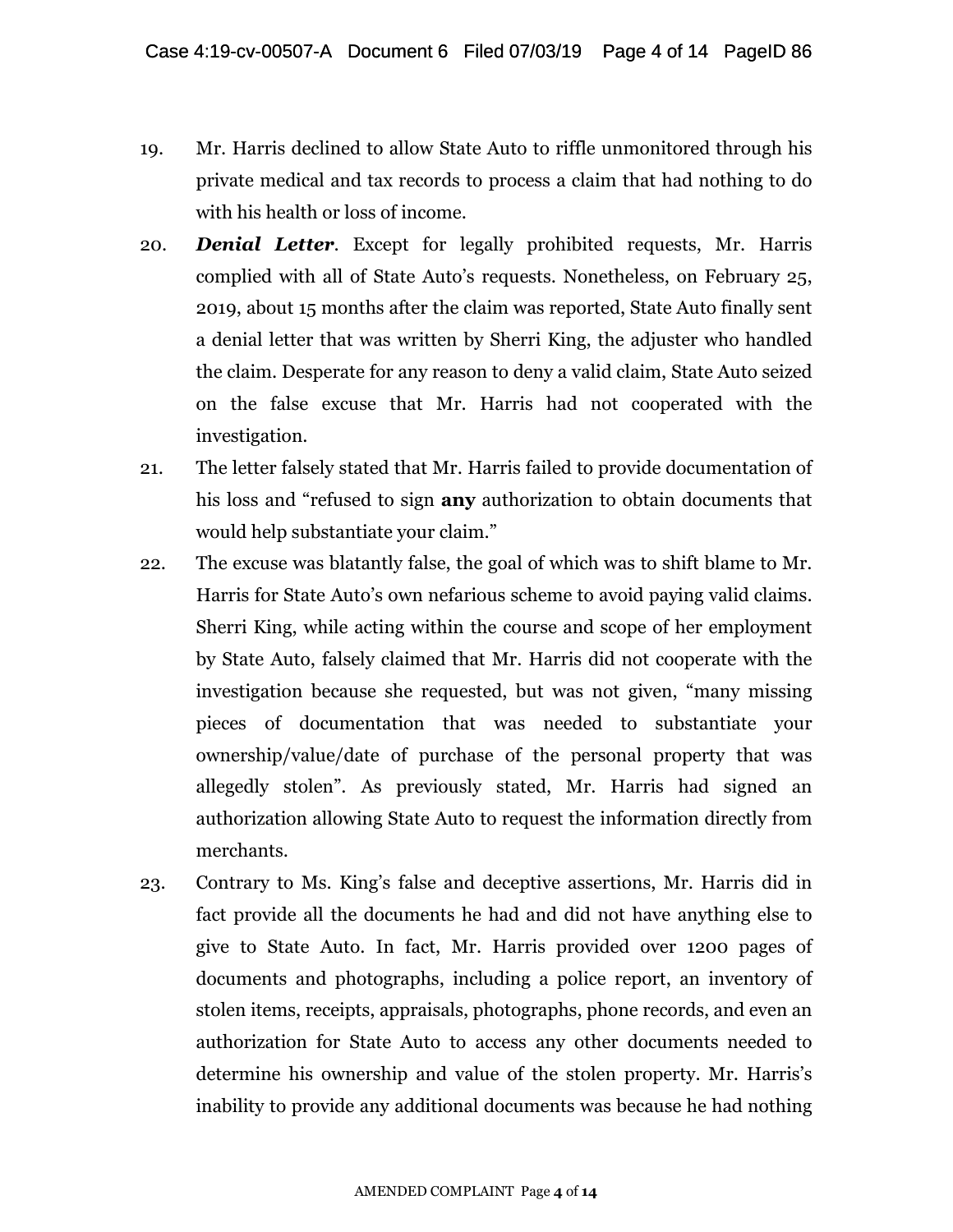else to provide, and not because of a refusal to cooperate with the investigation as Ms. King falsely represented in her denial letter. In fact, the only authorization that Mr. Harris refused to sign was one that requested his tax information in violation of Texas Insurance Code Sec. 542.004(a).

- 24. The stated reasons for denying the claim are clearly false or illegal. In her letter, Sherri King presented a list of items she believed constituted "[a] matter of great concern" during Mr. Harris's examination under oath.
- 25. The so-called matter of great concern was that Mr. Harris was unable to recall the dates and obscure details of various life events that occurred in Mr. Harris' distant past.
- 26. None of the items that caused great concern to Ms. King related to claim at issue, rather they related to Mr. Harris's sex life and interactions with law enforcement. It appears that the examination under oath was simply a tool used to harass and embarrass Mr. Harris about private events that were not even remotely related to the insurance claim at issue.
- 27. None of the items that caused such great consternation to Ms. King fell under any of the policy exclusions and therefore could not have served as the basis for denying the claim. Ms. King's baseless insinuations of fraud also could not serve as the basis for denying a valid claim.
- 28. At all relevant times, State Auto acted on behalf itself and Meridian.

# **CLAIMS**

29. Meridian and State Auto's actions constituted breach of contract, violations of the Texas Insurance Code, and violations of the Texas Deceptive Trade Practices Act ("DTPA").

### **COUNT ONE**

# **BREACH OF CONTRACT**

- 30. Plaintiff repeats and re-alleges the allegations in the foregoing paragraphs.
- 31. At all relevant times, there was an active insurance policy to cover the Mr. Harris's personal property from losses due to theft. After the theft occurred, Mr. Harris complied with all requirements of the contract. As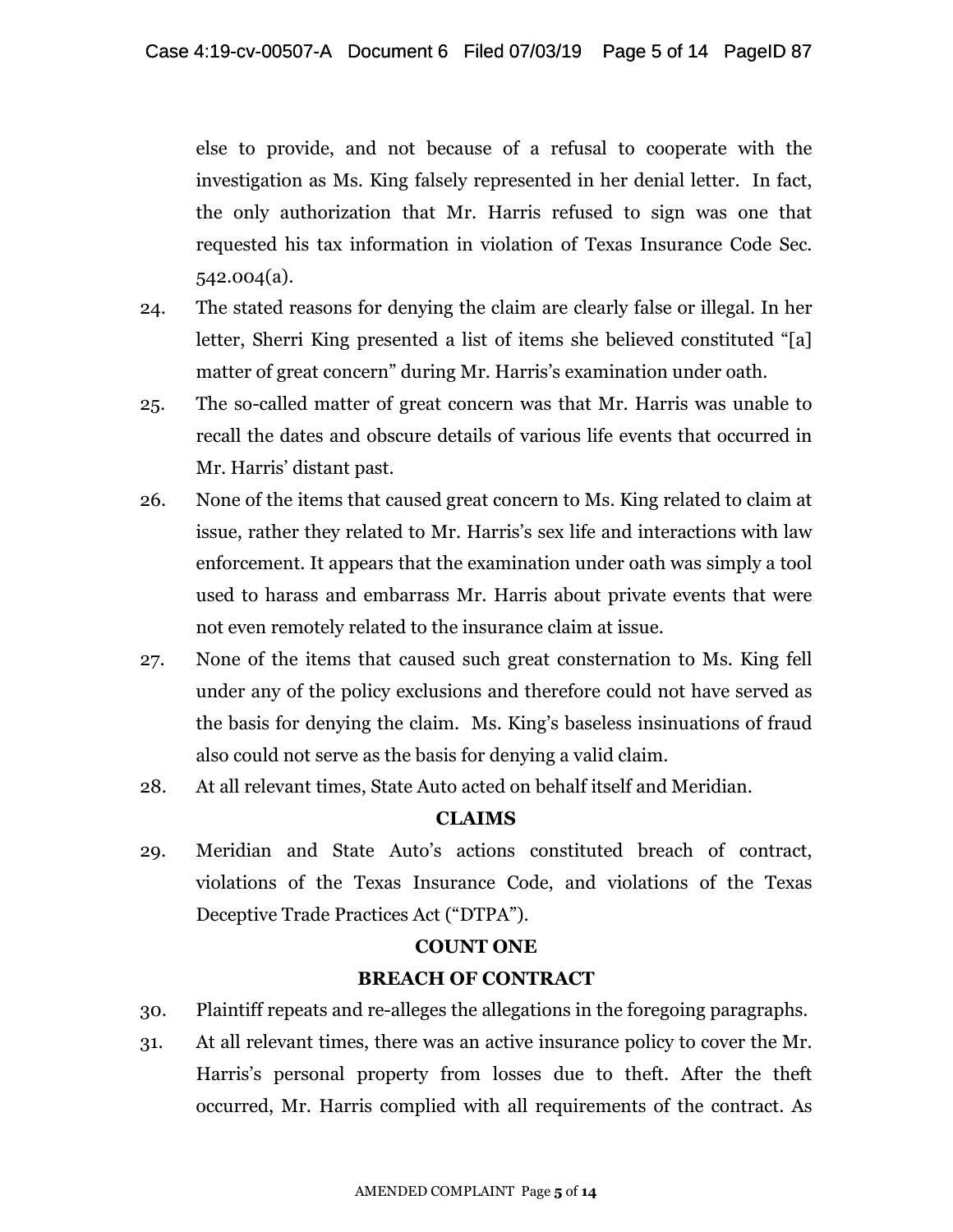required by the insurance contract, Mr. Harris timely reported the theft to law enforcement and State Auto.

- 32. According to the contract, within 15 days of receiving written notice of a claim, the insurer must "[s]pecify the information you must provide in accordance with Paragraph C.1. Your Duties After Loss above. We may request more information if during the investigation of the claim such additional information is necessary."
- 33. Therefore, after 15 days, the insurer may only request additional information if such information is necessary.
- 34. Nonetheless, State Auto repeatedly and incessantly barraged Mr. Harris with requests for items that were not necessary. For example, at State Auto's request, Mr. Harris provided an authorization for State Auto to obtain documents. Therefore, any additional request for another a similar authorization is not permitted after 15 days because a second authorization was not necessary after an initial authorization was provided.
- 35. Similarly, after having obtained authorization to obtain documents directly, requesting the same documents from Mr. Harris was unnecessary and duplicative.
- 36. State Auto and Meridian breached the contract by failing and refusing to make payments under the insurance contract, even for items that were clearly documented.

# **COUNT TWO**

# **UNFAIR INSURANCE SETTLEMENT PRACTICES Misrepresenting Fact and Policy Provision**

- 37. Plaintiff repeats and re-alleges the allegations in the foregoing paragraphs.
- 38. State Auto engaged in the following prohibited behaviors in the course of processing this claim on behalf of Meridian. Pursuant to Section 541.060(a)(1) of the Texas Insurance Code, it is a violation to misrepresent to a claimant a material fact or policy provision relating to coverage at issue.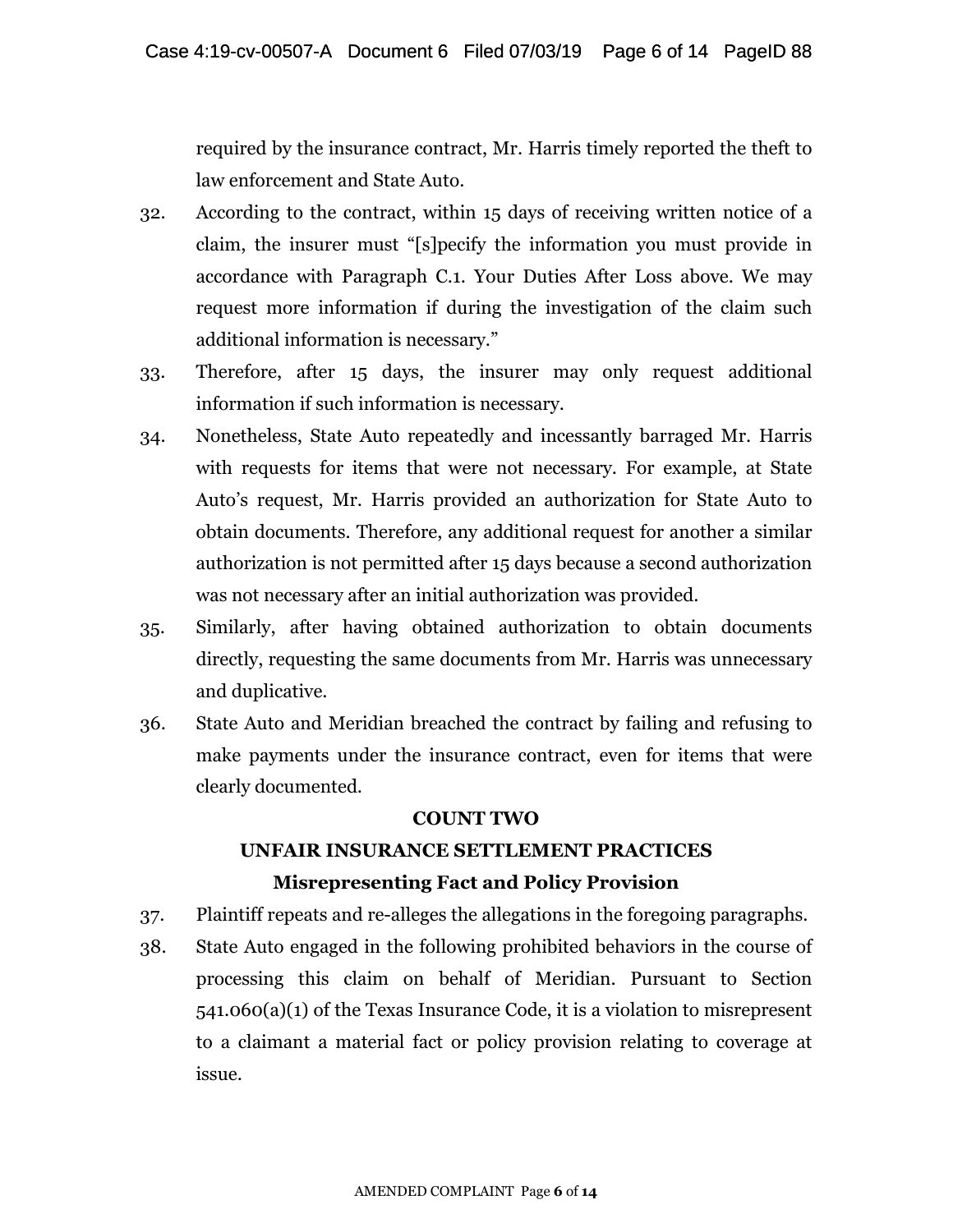39. After Mr. Harris complied with State Auto's first request to sign an authorization for State Auto to obtain purchase information related to the items he lost as a result of the theft at issue, State Auto decided to also request another authorization for:

> Any and all personal and business financial records relating but not limited to bank accounts, canceled checks, deposit slips, books of original entry, sales invoices, vendor invoices, inventory records, fixed assets records, brokerage accounts, stocks, bonds investments, personal property transactions, real property transactions, deeds, mortgages, loans, credit cards, open accounts, gifts, inheritances, **income tax returns**, tax returns related to business transactions and payroll, employment records, appraisals, credit application, medical records, photographs, all telephone records (landline and/or cellular) and/or any other materials or records that may be deemed necessary to complete the investigation.

- 40. State Auto misrepresented the policy terms by falsely representing that Mr. Harris was obligated pursuant to the policy to sign an authorization allowing State Auto to access his private medical information and tax returns even though Texas Insurance Code Sec. 542.004(a) prohibits an insurer from requesting a claimant's tax returns.
- 41. When Mr. Harris failed to sign the second authorization after having already signed the first, State Auto misrepresented a material fact and policy provision by indicating that the claim was denied because "you have refused to sign *any* authorization to obtain documents that would help substantiate your claim."

### **COUNT THREE**

# **UNFAIR INSURANCE SETTLEMENT PRACTICES Failure to Effectuate a Prompt, Fair, and Equitable Settlement**

42. Plaintiff repeats and re-alleges the allegations in the foregoing paragraphs.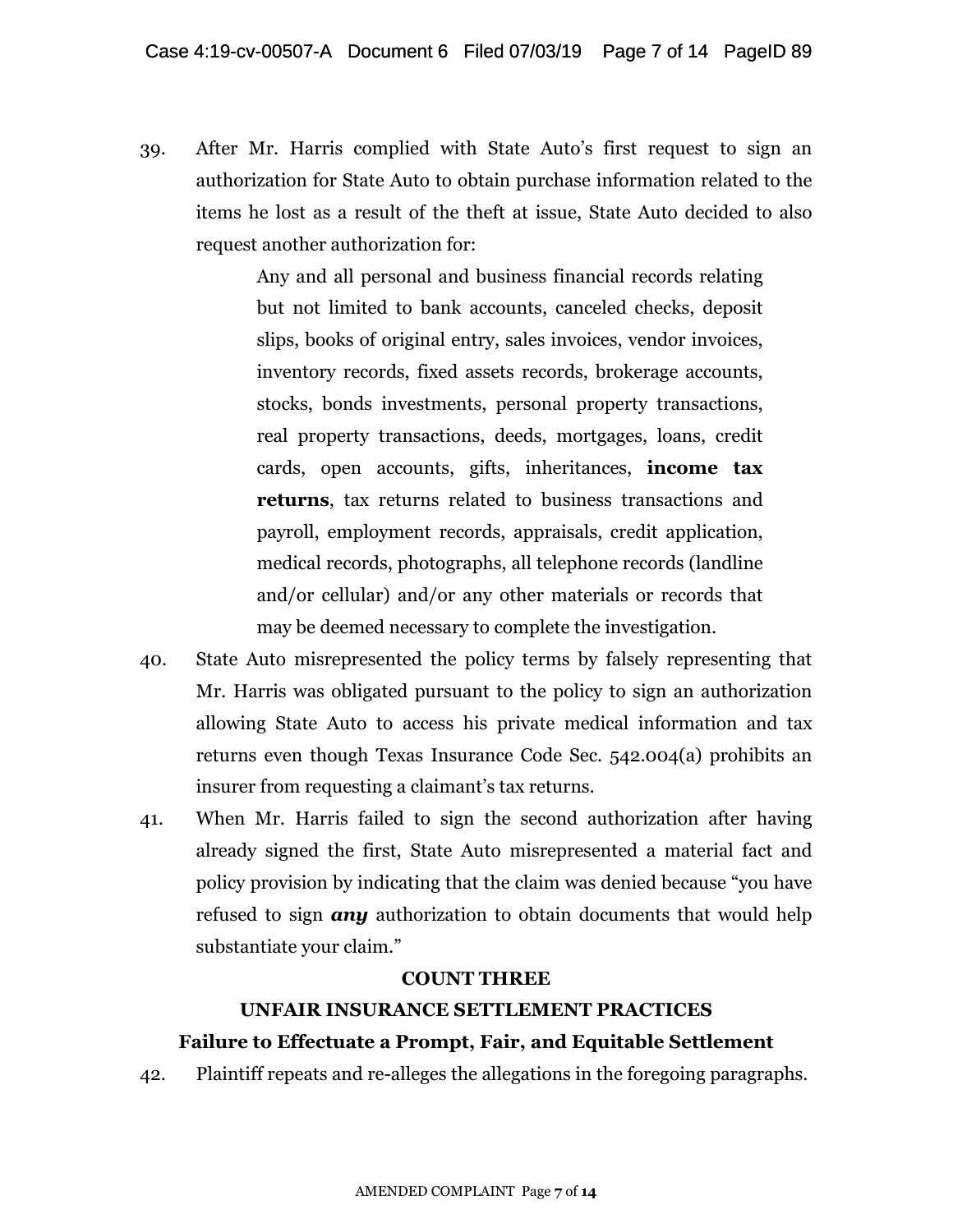- 43. State Auto engaged in the following prohibited behaviors in the course of processing this claim on behalf of Meridian. Pursuant to Section 541.060(a)(2) of the Texas Insurance Code, it is a violation to fail to attempt in good faith to effectuate a prompt, fair, and equitable settlement of 1) a claim with respect to which the insurer's liability has become reasonably clear.
- 44. Although it was reasonably clear from all the evidence that Mr. Harris suffered a covered loss, State Auto refused to make any payments on the claim. State Auto chose instead to complain that it did not get enough documents and repeatedly insinuate, without evidence, that Mr. Harris conspired to commit insurance fraud. While State Auto may permissibly refuse to pay for items that have not been sufficiently documented, it cannot simply refuse to pay for items that were sufficiently documented.

## **COUNT FOUR**

### **UNFAIR INSURANCE SETTLEMENT PRACTICES**

### **Failure to Promptly Provide a Reasonable Explanation of Denial**

- 45. Plaintiff repeats and re-alleges the allegations in the foregoing paragraphs.
- 46. State Auto engaged in the following prohibited behaviors in the course of processing this claim on behalf of Meridian. Pursuant to Section 541.060(a)(3) of the Texas Insurance Code, it is a violation to fail to promptly provide to a policyholder a reasonable explanation of the basis in the policy, in relation to the facts or applicable law, for the insurer's denial of a claim or offer of a compromise settlement of a claim.
- 47. State Auto did not promptly provide a reasonable explanation for its denial of the claim. State Auto's explanation that the claim was denied because Mr. Harris refused to sign any authorization or provide documents is not a reasonable explanation because it is false. Furthermore, the denial explanations were not prompt because they were provided about 15 months after the claim was reported, even though, on information and belief, the claim was denied internally several month before the denial letter was sent.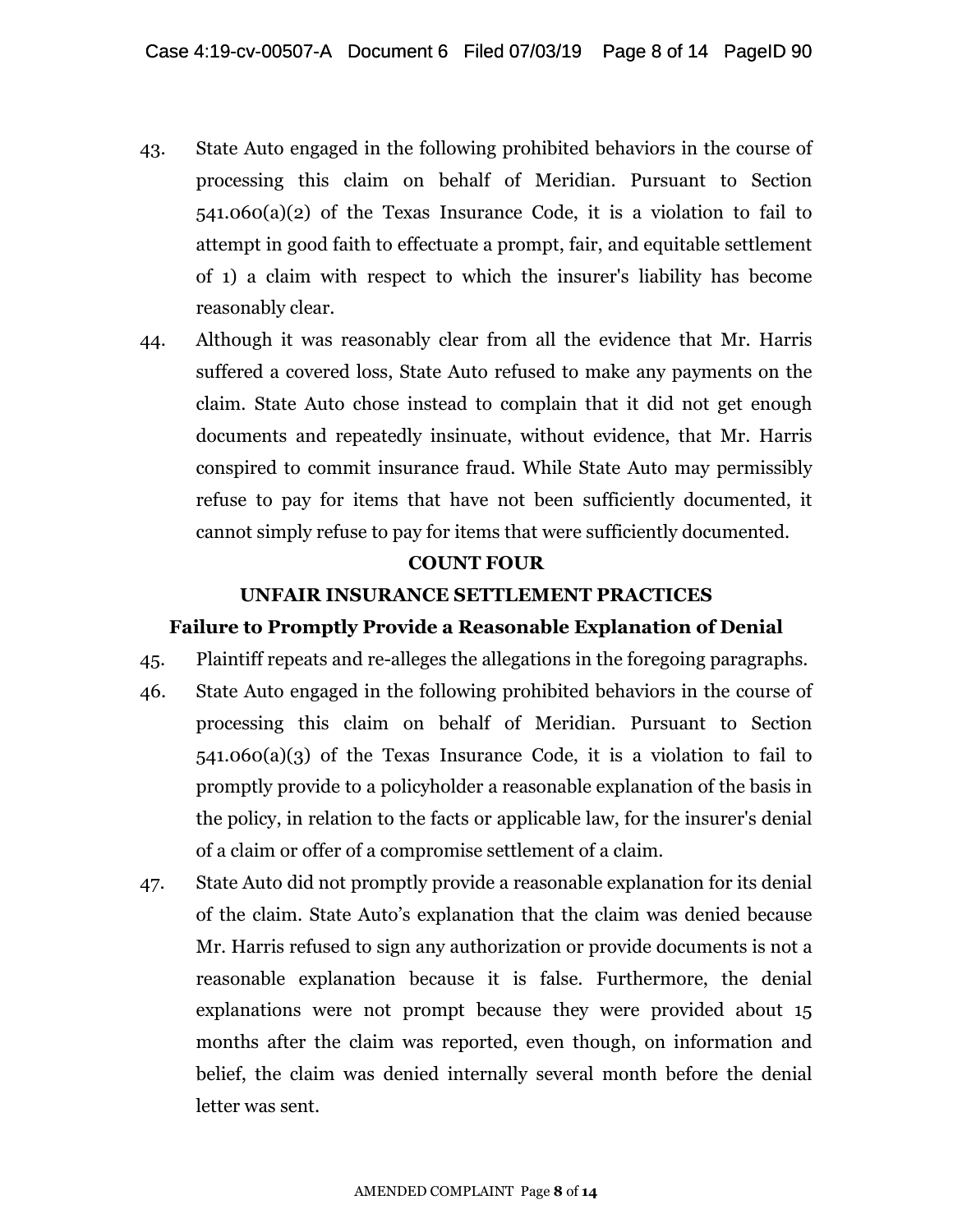## **COUNT FIVE**

# **UNFAIR INSURANCE SETTLEMENT PRACTICES**

# **Failure to Submit a Reservation of Rights in a Reasonable Time**

- 48. Plaintiff repeats and re-alleges the allegations in the foregoing paragraphs.
- 49. State Auto engaged in the following prohibited behaviors in the course of processing this claim on behalf of Meridian. Pursuant to Section 541.060(a)(4) of the Texas Insurance Code, it is a violation to fail within a reasonable time to a) affirm or deny coverage of a claim to a policyholder or b) submit a reservation of rights to a policyholder.
- 50. Mr. Harris provided documentations and authorizations to State Auto on November 26, 2017. Nonetheless, State Auto decided to delay the process by waiting until March 13, 2018, after any physical evidence of the theft would have been removed or repaired, to finally send a reservation of rights "because of questions regarding the details of the loss, and the damages". State Auto then proceeded to harass Mr. Harris for over a year with repetitive, redundant, and unreasonable demands before finally denying the claims on February 25, 2019.

# **COUNT SIX**

# **VIOLATION OF THE TEXAS DECEPTIVE TRADE PRACTICES ACT Violation of Chapter 541, Insurance Code**

- 51. Plaintiff repeats and re-alleges the allegations in the foregoing paragraphs.
- 52. Pursuant Texas Business and Commerce Code Sec. 17.50(a) ("DTPA"), "[a] consumer may maintain an action where any of the following constitute a producing cause of economic damages or damages for mental anguish… the use or employment by any person of an act or practice in violation of Chapter 541, Insurance Code".
- 53. As detailed above, State Auto, while processing the claim on behalf of Meridian, violated Sections 541.060(a)(1) to (4) of the Texas Insurance Code.
- 54. Therefore, Mr. Harris is entitled to bring his claims under the DTPA.

# **COUNT SEVEN**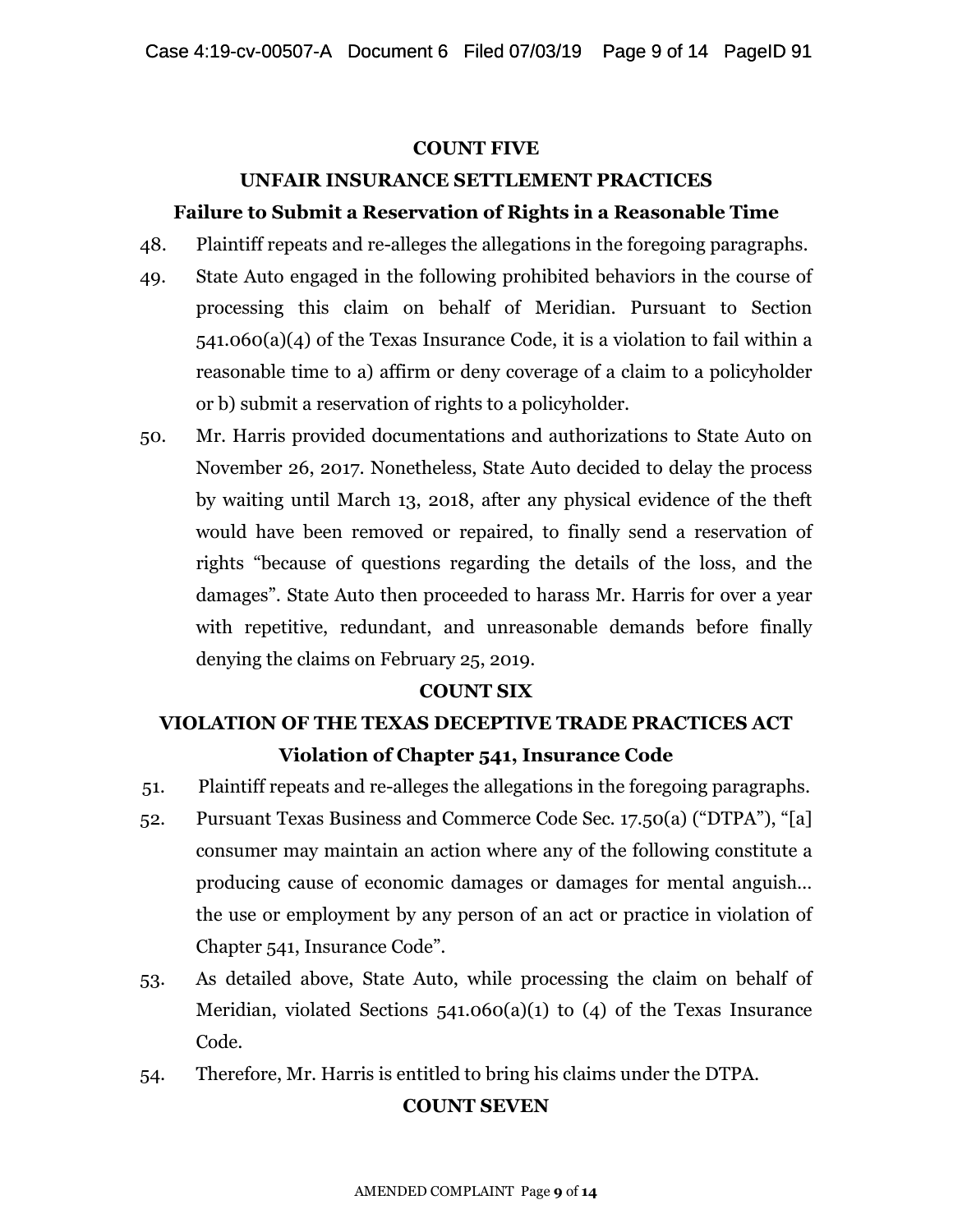# **VIOLATION OF THE TEXAS DECEPTIVE TRADE PRACTICES ACT Section 542.004, Texas Insurance Code**

- 55. Plaintiff repeats and re-alleges the allegations in the foregoing paragraphs.
- 56. A violation of Section 542.004 of the Texas Insurance Code is a violation of the DTPA. *See* Texas Insurance Code 542.004(b)(c).
- 57. Section 542.004 of the Texas Insurance Code prohibits an insurer from examining the tax returns of a claimant without a court order unless the claim involves a fire loss or loss of profit or income. Without a court order, State Auto, while processing the theft claim on behalf of Meridian, requested authorization to obtain Mr. Harris's tax returns. When Mr. Harris failed to sign the form, the claim was denied, in part because of his failure to sign the authorization.

#### **COUNT EIGHT**

# **VIOLATION OF THE TEXAS DECEPTIVE TRADE PRACTICES ACT Unconscionable Action**

- 58. Plaintiff repeats and re-alleges the allegations in the foregoing paragraphs.
- 59. Pursuant Texas Business and Commerce Code Sec. 17.50(a) ("DTPA"), "A consumer may maintain an action where any of the following constitute a producing cause of economic damages or damages for mental anguish… any unconscionable action or course of action by any person".
- 60. "Unconscionable action or course of action" means an act or practice which, to a consumer's detriment, takes advantage of the lack of knowledge, ability, experience, or capacity of the consumer to a grossly unfair degree. Texas Business and Commerce Code Sec. 17.45(5). State Auto, while processing the claim on behalf of Meridian, knowingly and intentionally engaged in a series of activities designed to take advantage of Mr. Harris and unreasonably delay payment on his claims. Such activities include making numerous, repeated requests for unnecessary documents; making false statements about the claim and policy; and requesting documents that it was prohibited by statute from reviewing. As a result of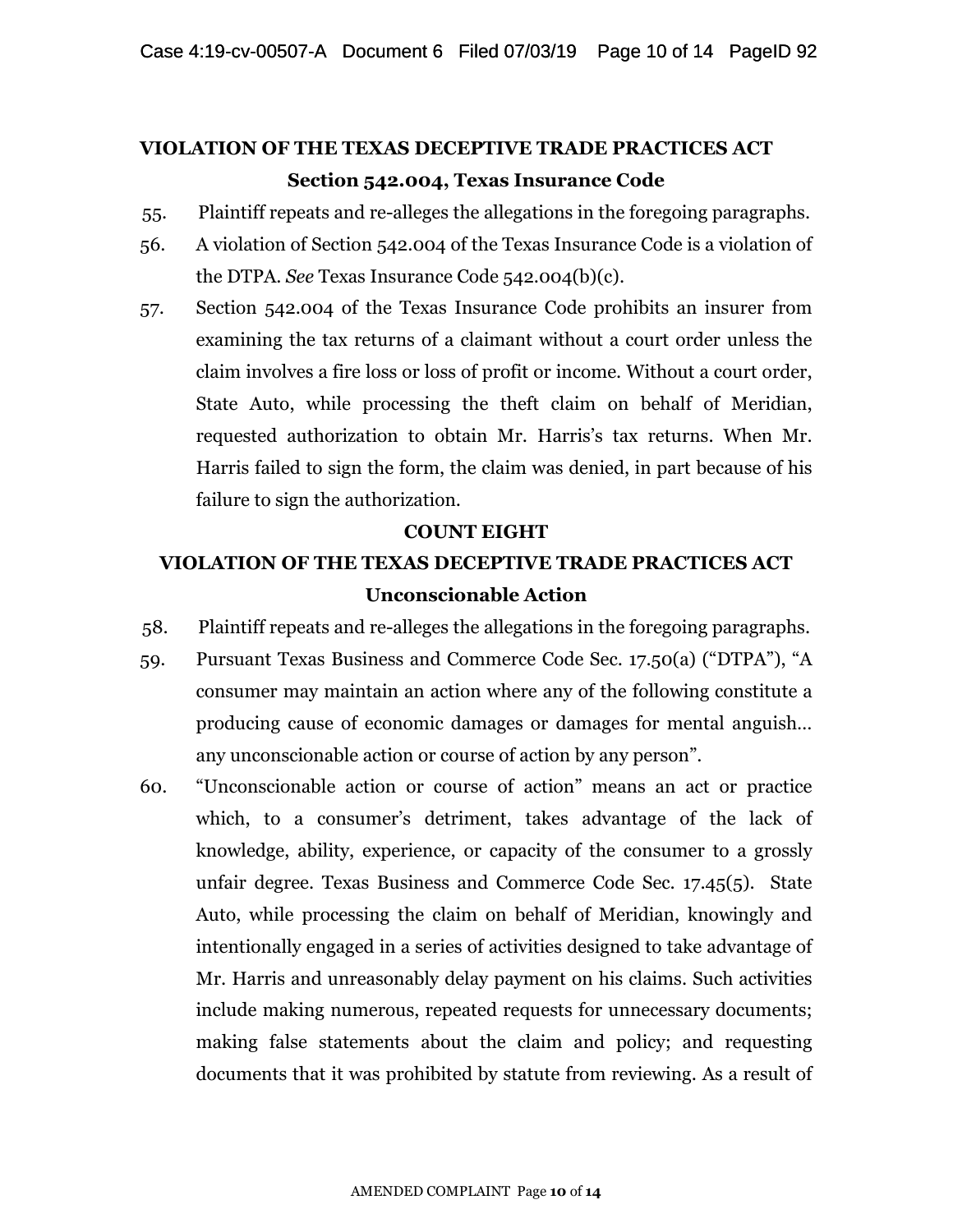State Auto's actions, Mr. Harris was not compensated for the damages he suffered due to the theft.

#### **DAMAGES**

- 61. *Damage to personal property*. The theft at issue resulted in the loss of personal property in excess of \$94,741.01. Plaintiff also suffered loss of use damages as a result of Defendant refusal to replace the stolen items.
- 62. *Statutory Damages***.** Because Defendant's actions were knowing or intentional, Plaintiff seeks treble damages as authorized by Texas Business and Commerce Code Section 17.50(b)(1). In addition, Plaintiff seeks all damages authorized by Texas Insurance Code Sec. 542.060, which states in relevant part:

LIABILITY FOR VIOLATION OF SUBCHAPTER.

(a) Except as provided by Subsection (c), if an insurer that is liable for a claim under an insurance policy is not in compliance with this subchapter, the insurer is liable to pay the holder of the policy or the beneficiary making the claim under the policy, in addition to the amount of the claim, interest on the amount of the claim at the rate of 18 percent a year as damages, together with reasonable and necessary attorney's fees. Nothing in this subsection prevents the award of prejudgment interest on the amount of the claim, as provided by law.

(b) If a suit is filed, the attorney's fees shall be taxed as part of the costs in the case.

(c) In an action to which Chapter 542A applies, if an insurer that is liable for a claim under an insurance policy is not in compliance with this subchapter, the insurer is liable to pay the holder of the policy, in addition to the amount of the claim, simple interest on the amount of the claim as damages each year at the rate determined on the date of judgment by adding five percent to the interest rate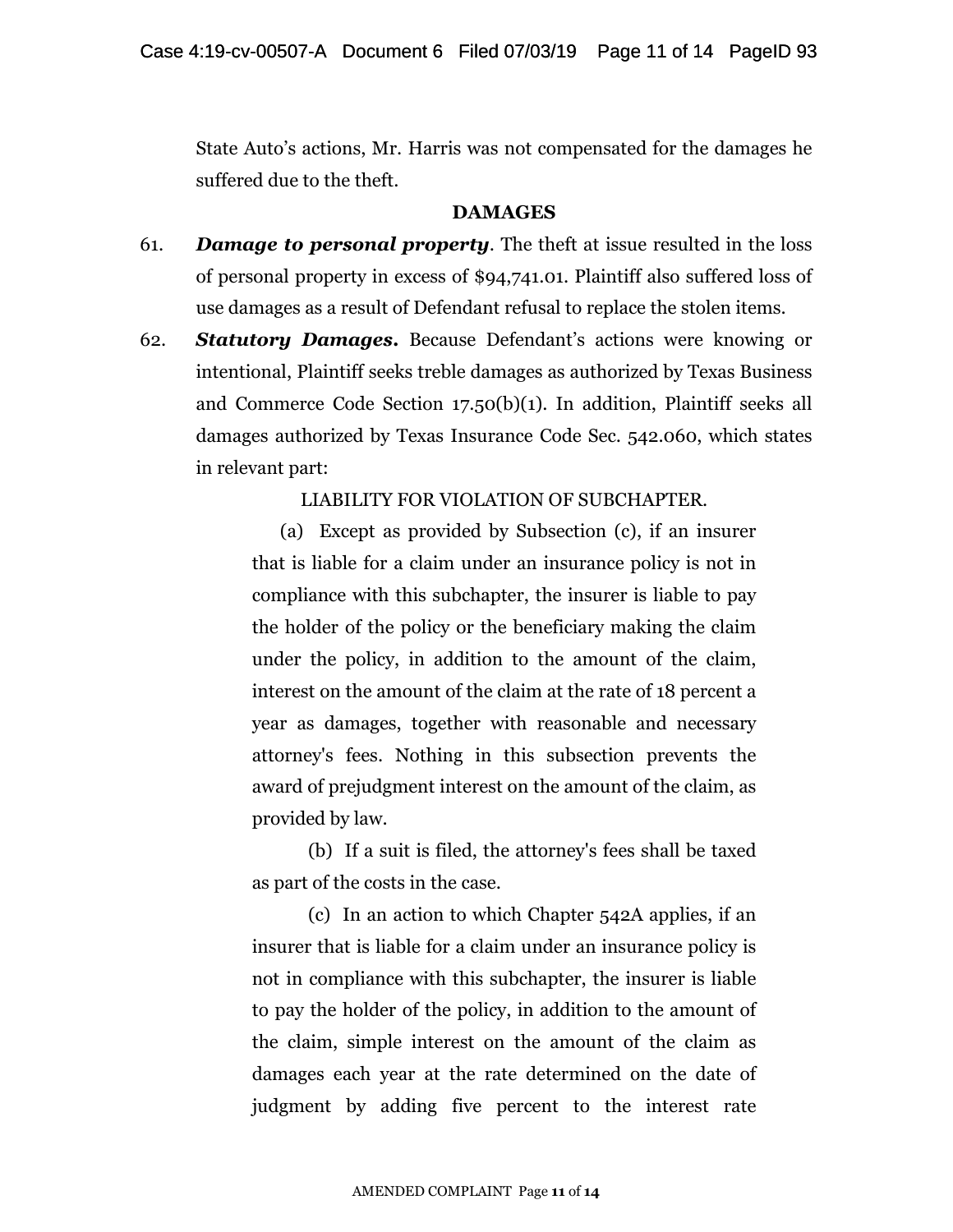determined under Section 304.003, Finance Code, together with reasonable and necessary attorney's fees. Nothing in this subsection prevents the award of prejudgment interest on the amount of the claim, as provided by law. Interest awarded under this subsection as damages accrues beginning on the date the claim was required to be paid.

63. **Attorney Fees.** Plaintiff has incurred, and will continue to incur, legal fees in the prosecution of this matter. Plaintiff seeks reasonable and necessary attorney fees as authorized by Texas Business and Commerce Code Section 17.50(d) and the Texas Insurance Code Section 542.060.

### **CONDITIONS PRECEDENT**

64. All conditions precedent to Plaintiff's claims for relief have been performed or have occurred.

#### **PRAYER FOR RELIEF**

- 65. For these reasons, Plaintiff asks that Defendant be cited to appear and answer. In addition, Plaintiff asks to court to render judgment in his favor and award the following damages:
	- a. Actual damages.
	- b. Prejudgment and postjudgment interest.
	- c. Statutory damages and interest pursuant to the Texas Deceptive Trade Practices Act and the Texas Insurance Code.
	- d. Court costs.
	- e. Attorney fees.
	- f. All other relief to which Plaintiff is entitled.

Respectfully submitted,

/s/ Leroy Scott Leroy B. Scott, Ph.D. Texas Bar No. 24083824

Scott Law, PLLC 5100 Westheimer Road Ste 200 Houston, Texas 77056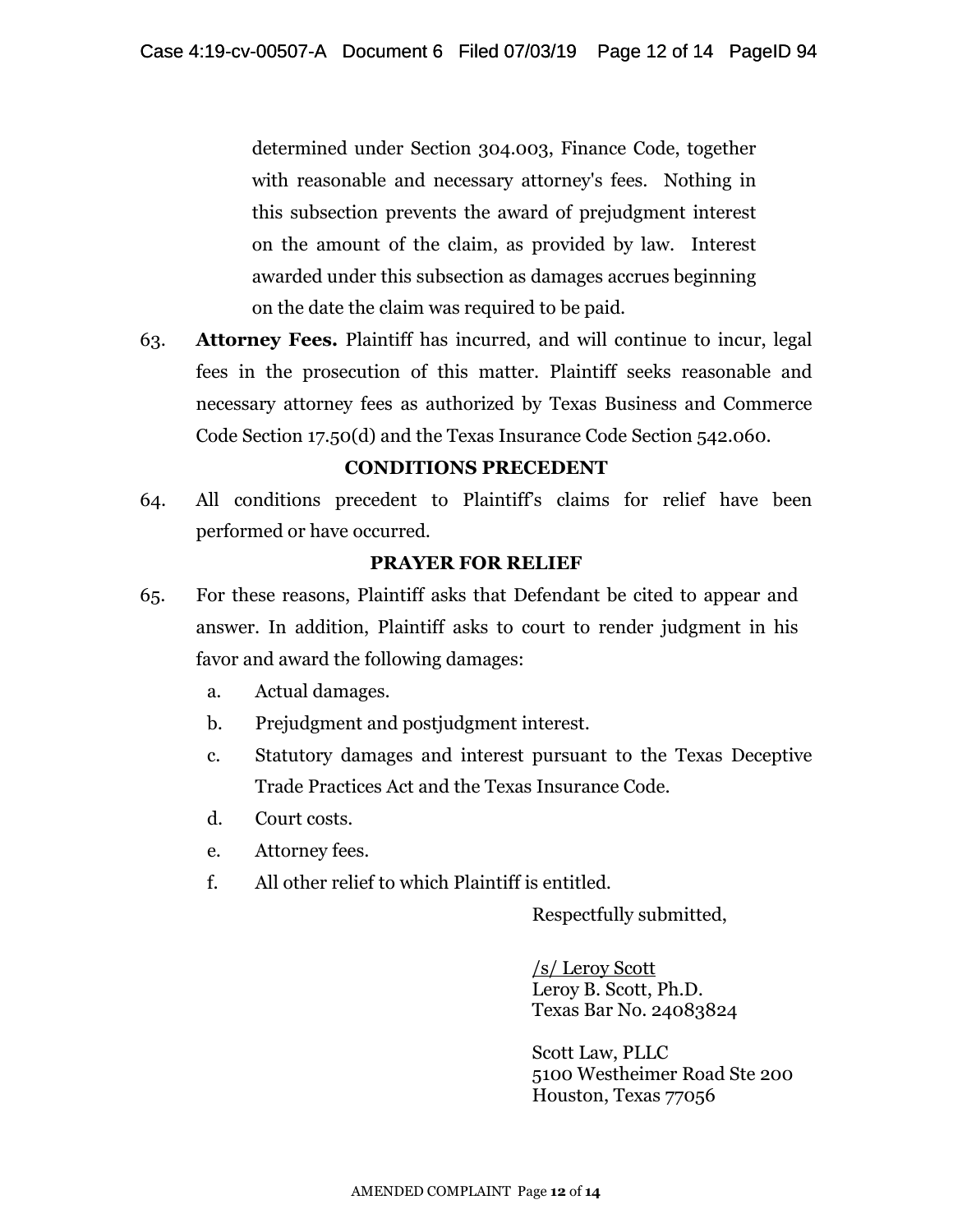Mailing Address: PO Box 420453 Houston, TX 77242-0453

Tel (713) 588-4416 Fax  $(713)$  583-1158 Email: lscott@scottesq.com

ATTORNEY FOR PLAINTIFF